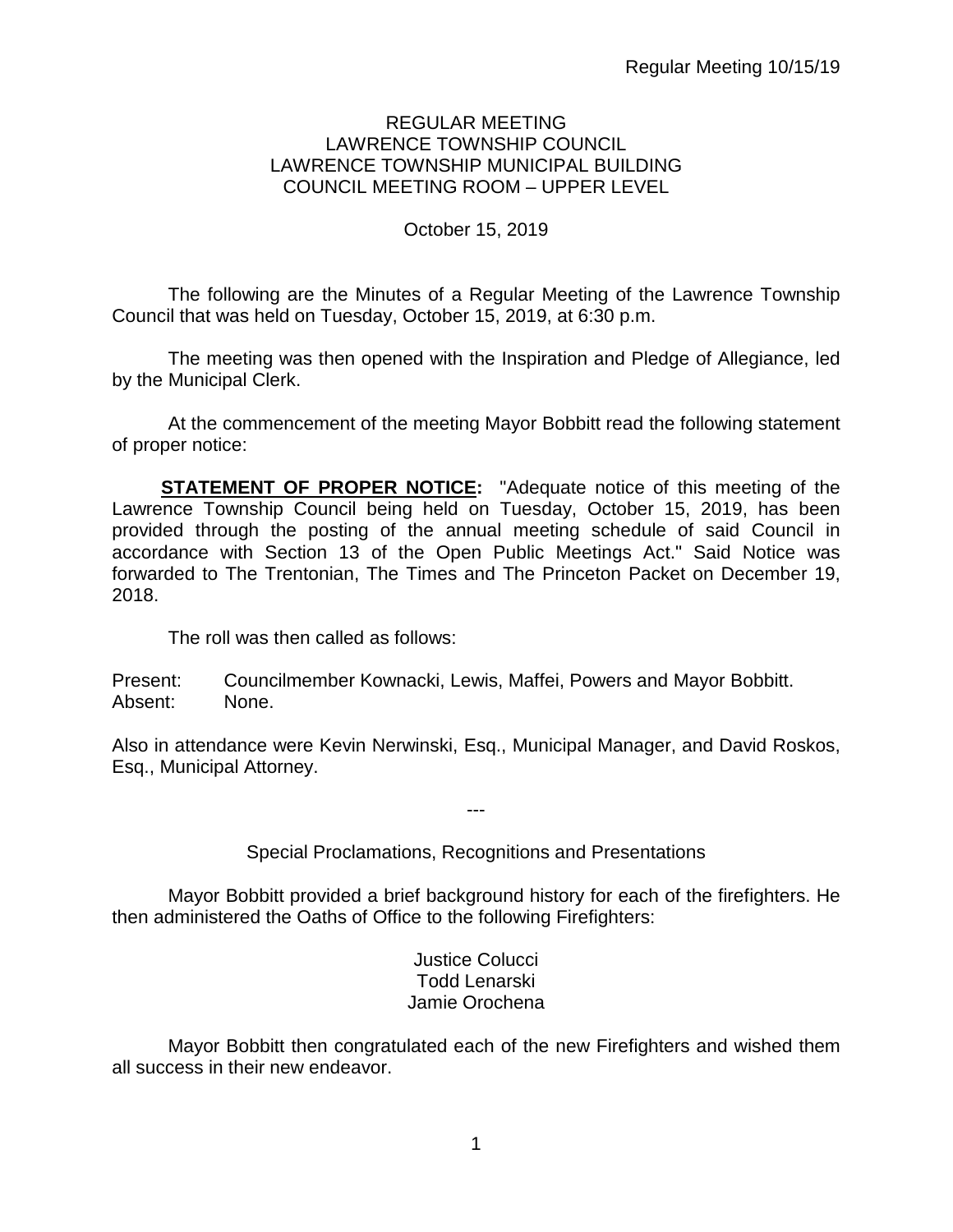$\sim\sim\sim$ 

#### "Beautification Award Presented by the Garden Gate Garden Club"

Ms. Pam Mills, President of Garden Gate Garden Club, greeted and thanked the Council for giving her an opportunity to present the Garden Gate Garden Club Beautification Award to this year's recipient, Mercer Mall, for the Federal Realty Properties and the good job they have done environmentally with the plantings of helpful plants that are pretty, have texture and color but require less chemicals and do not need to be fertilized or irrigated. So, the Garden Gate Garden Club would like to thank Mercer Mall for brightening up the Mall area with their ecological practices.

Mayor Bobbitt thanked Mr. Brummel for his many years of volunteerism on the Health Advisory Board, after which members of the Health Advisory Board presented him with the following Tribute as a thank you for his many years of voluntary service to Lawrence Township.

 $\sim\sim\sim$ 

## *<u>Tribule</u>*

#### *Leo S. Brummel*

**The Health Advisory Board is here this evening to join the Township Council in honoring Leo Brummel, in memoriam, for his many years of voluntary service to his beloved community; having moved to Lawrence Township 53 years ago with his wife Honey where they raised their four sons.**

**As a Registered Pharmacist he owned and operated the local Del-Val Pharmacy and when he retired, decided that he would volunteer his expertise on the Health Advisory Board, beginning his tenure in 2000 and served continually until his passing in August. When driving became a bit of a challenge he still attended every meeting with the assistance of his wife; and for that Honey, we will be eternally grateful.**

**Through the years Leo made significant contributions to the Board such as the development of its Mission Statement; review of the Lawrence Township Pandemic Flu Plan including the H1N1 Vaccination Program; assisted in the completion of the National Performance Standards/Governance Tool – a self-assessment of advisory boards; the successful revision of the Township's Leash Law; Vision Zero Policy by the Board for improving traffic safety for our Township and total support of the Mayor's Wellness Campaign in Lawrence – just to name a few.**

**Leo's dedication, caring volunteerism and willingness to share his vast knowledge and expertise to the benefit of his fellow Lawrence residents was greatly appreciated and will be deeply missed by those who have had the privilege to know him and work with him over the years.**

**He most certainly has provided us a much safer and healthier community for having lived here and served here.** 

**October 15, 2019**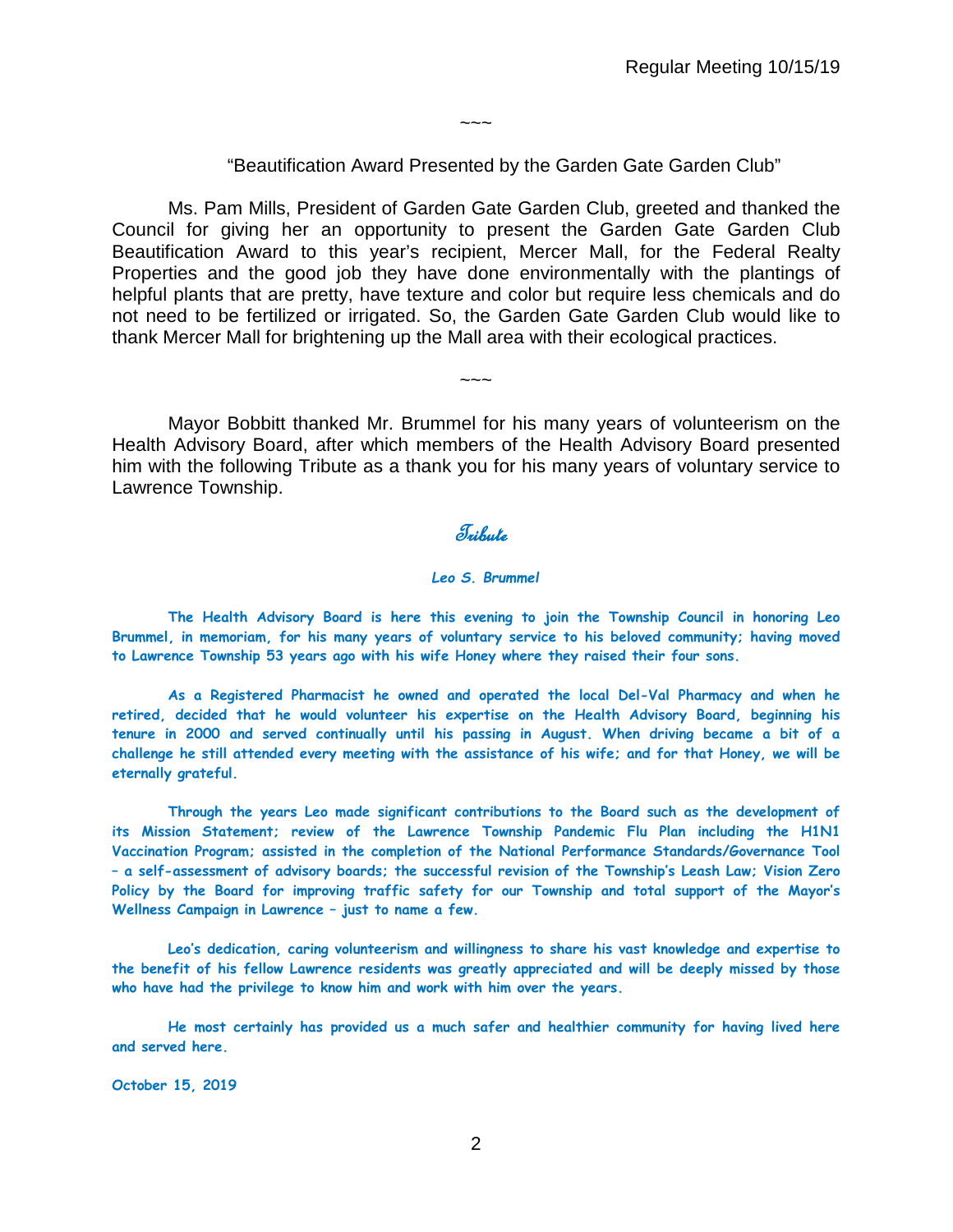---

#### Public Participation

Prior to the public comment period, Mr. Roskos, Township Attorney, advised the Municipal Manager and the Township Council that Lawrence Township is currently involved in litigation and that he would appreciate all of them making no comments about that litigation tonight. And, they will aggressively defend that action; but, it does not help the town's defense to engage in a debate during a public meeting so he is asking all of them to sustain from comments on the litigation.

 $\sim\sim\sim$ 

Ms. Lisa Burke, 278 Fountayne Lane, greeted the Council and stated she would like to speak about Community and Stability as it relates to the two places she has lived in her life. One being Jersey City for 32 years which taught her a lot about politics and other aspects of life and since then Lawrence Township and the sense of home and community is why she is present tonight and she hopes that her words will be received with the sincerity of heart in which it is intended. Mr. Burke imparted they can all agree on the divisiveness that exist in today's society as it relates to Lawrence Township model of "Where Nature Smiles for 22 Miles" and her thoughts of Lawrence being insulated from that type of discord; but, recently not so much. And indicated she was shocked at the tone, tenor and substance of the Township's statements in response to the announcement of the lawsuit and advised that social media can be a marvelous tool but it can also be an unintended ricochet as it is too easy for emotions to drive the content of what a person writes. And, while is it humanly understandable, it goes like wildfire so in her opinion the Statement that she thinks was intended to standup for the Police Chief's career, representation and integrity unintentionally provided people who hide behind the veil of anonymity the stage to say whatever they wish being they do not have to substantiate it.

Ms. Burke went on to explain that Civil cases are meant for the Courts to decide not the court of public opinions and Lawrence is a tight knit community and the men and women in the police department involved in the litigation who serve Lawrence are not people who live out of town they are their neighbors, people who attend church with them and people who stand with them for all kinds of causes in the Township and an attack on them should not be happening in Lawrence and suggested for the next several months as more stories are written about the case she would like for Lawrence to be the community that understands people have disputes but the Courts have a process for working them out so they do not need to personalize the process and in the process unintentionally contribute to the divisiveness which is not what Lawrence is about. And, going forward she would like the Council to seriously consider how they speak about the litigation as suggested by Mr. Roskos because at the end of the day all of those police officers have to work together and have each other's backs being the residents of Lawrence depends on them and they need to be standing by those men and women all as a Body because they stand by this community.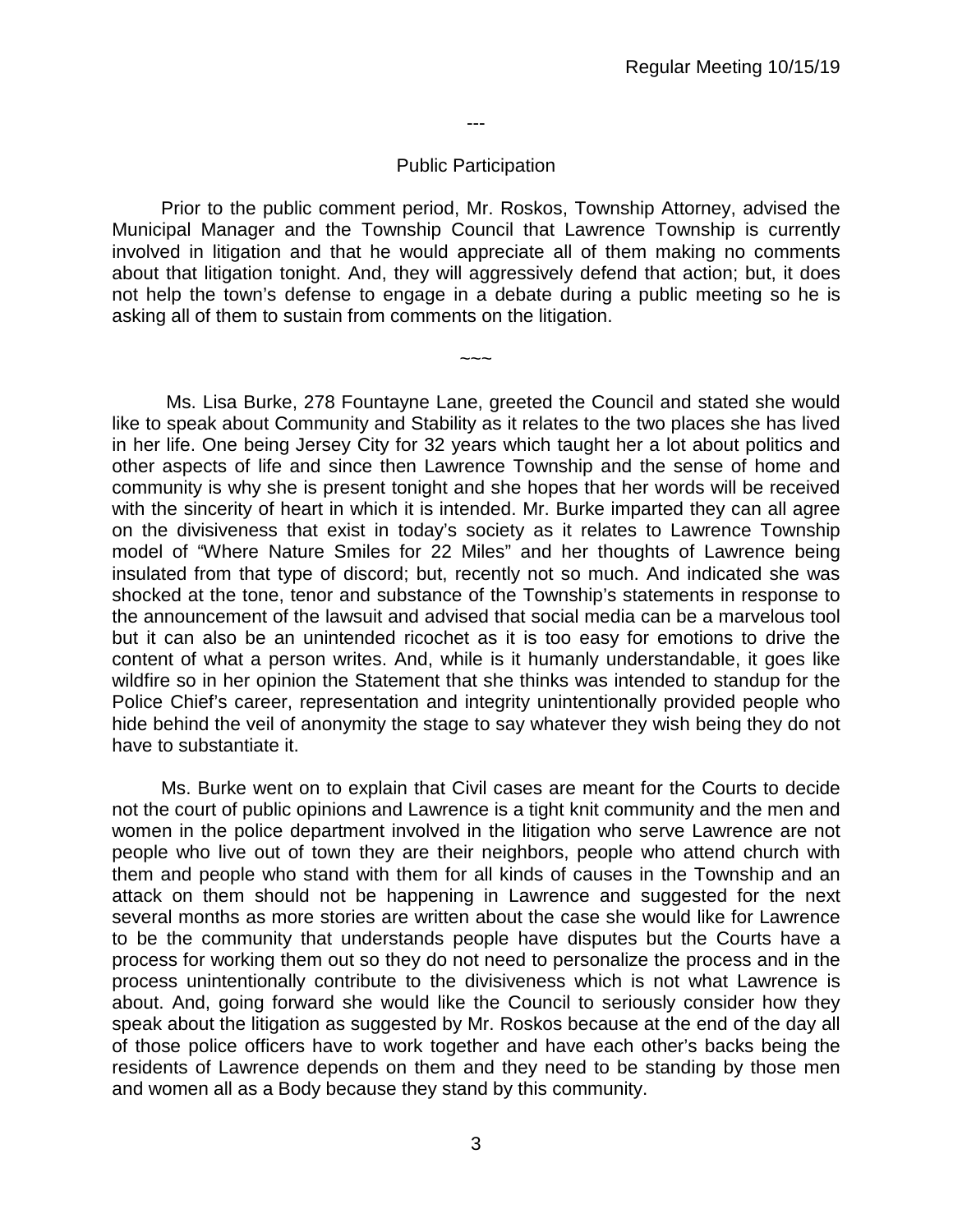Mr. Philip Vinch, A-19 Carver Place, advised that he is present tonight to speak about the purchase of the Sheft's property and asked for clarification as to whether the Township Council voted to a adopt the contract with the Sheft family. Mr. Roskos replied the Council not only voted for it when they adopted the budget and knew what the cost would be they also authorized the Mayor to execute the contract and he believes there is a Resolution on file in the Municipal Clerk's Office.

Mr. Vinch proceeded to discuss the Sheft's property possibly having heavy metal contamination as alluded to many years ago by some of his elders involved in historical Phase I environmental work performed at the site and his opposition to the Sheft property remaining as open space because the properties along Route 1 are commercial ratable properties. He further discussed Mayor Bobbitt and Councilwoman Lewis voting on the Sheft's properties contract being a conflict of interest given Mayor Bobbitt lives in the Lakelands and Councilwoman Lewis' husband sits at the County level and she voted on the matter at Lawrence Township Planning Board and suggested before the Council move forward with the purchase of the property that they make sure the site is not contaminated because under New Jersey State law any contamination found at the site will be the responsibility of the Township once the contract is executed. Mayor Bobbitt asked Mr. Nerwinski if there was an environmental study done at the site and Mr. Nerwinski replied "yes" and proceeded to review the findings.

Mr. James Hooker, 713 Bunker Hill Avenue, spoke in support of the purchase of the Sheft property and why the purchase of the property was the right decision as it relates to preserving the Lakelands for recreational purposes and the vast amount of wildlife including the symbol of our Nation, the Bald Eagle that inhabits the area and proceeded to reiterate a few things written by him and Friends of Colonial Lake that is now 3,000 members strong on their Facebook page as part of a continuing effort to preserve Colonial Lake Park as open space. He then thanked the Township Council for their foresight and vision in saving Colonial Lake.

Ms. Andrea Williams, 82 Pointe Court, advised that she is present this evening speaking for most of her community at Lawrenceville Point about Hopewell Township's plans to build 300 Affordable Housing Units on Federal City Road and the devastating impact the new development will have on the traffic and safety in that area and questioned where will the entrance be to the complex because if it is going onto Federal City they have Traditions going there and they also have Bull Run Road where they have enough accidents. They also have the people from Stewards Crossing and Lawrenceville Point on that road and where the children will be attending school - Lawrence or Hopewell – being they are trying to preserve their taxes. She also inquired if the deal was a done deal or is it anything the Township can do to preserve the land. Mayor Bobbitt advised that children will be attending school in Hopewell Township not Lawrence Township.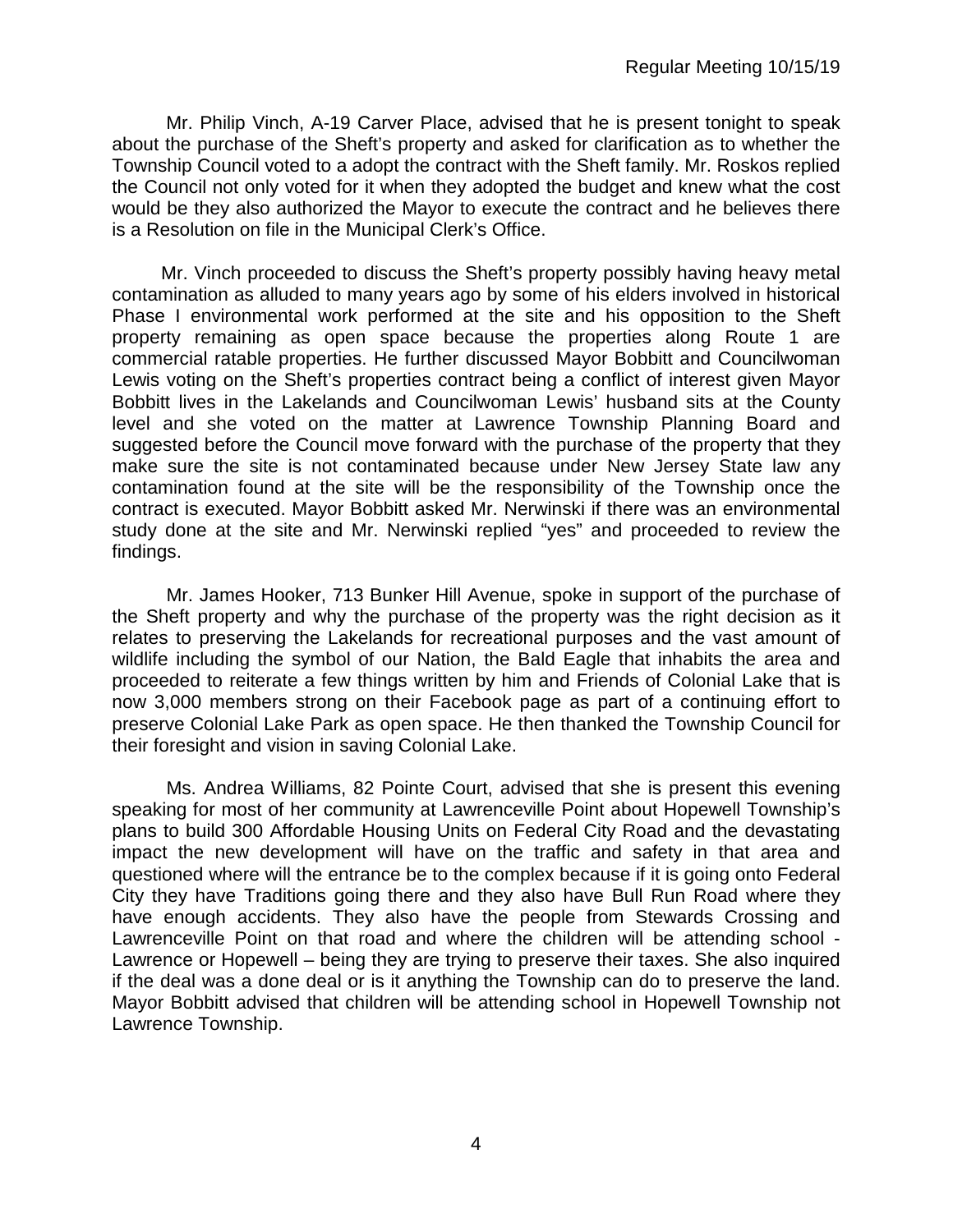Mayor Bobbitt explained that the deal is occurring in Hopewell Township and the proposed development has been passed by the Planning Board but there is still a long way to go. But, he will defer the matter over the Township Manager for further details concerning the ongoing conversations between Ewing Township, Hopewell Township and Lawrence Township in terms of the traffic impact that is going to happen. In addition, the matter was mentioned to the County and New Jersey Department of Transportation so the appropriate officials are aware of the problem but the details are still being discussed.

Mr. Nerwinski reiterated that it is a Hopewell Township project not a Lawrence Township project; however, the project will have an impact on Lawrence residents and there is no Planning or Zoning authority from Lawrence Township that can block something implemented in another municipality. But, what they can do is participate in a process to make sure that the traffic consequences are minimized. And, on that end they have Lawrence Township Municipal Engineer working with the engineers from Hopewell and Ewing Townships and the three municipalities will have a meeting to discuss traffic concerns and the cost of installing a traffic light at Bull Run Road located in Ewing Township to help alleviate some of the traffic issues in that area.

Mr. Roskos noted that the project stems from the Mount Laurel case where every town has a constitutional obligation to provide low and moderate income housing for low to moderate income families and that site is one of Hopewell Township's low to moderates sites to meet that obligation which have been a subject of litigation since 2015. So, as part of the settlement the development will be built and the site will be given priority for sewer and water services so the developer, in addition to putting up market apartments, will be putting up units for low and moderate income families in the County. But, there are issues still to be resolved in terms of sewer service to the location and traffic issues that have to be worked out. And, each municipality determines what can be built on their land and that property belongs to Hopewell Township because during the creation of I-295 that property became an orphan piece from Lawrence Township…so that together with a few other sites in Hopewell will be fulfilling the town's Mount Laurel obligation and the only thing Lawrence Township can do is address the traffic issues as best they can being they have no jurisdiction over that project.

Ms. Mary Baird, 92 Traditions Way, advised that she has had an honest discussion with Hopewell's Municipal Manager and she understands that the development is going in but she still having concerns with health and safety which is presenting difficulties as Ewing is having problems with the creek on the other side of the property and a backflow of traffic on Bunker Hill and Federal City Road and proceeded to discuss at length the major impact the additional traffic will have on the residents that live in the area of Bunker Hill Road and Federal City Road with the new project coming in and the lack of seriousness she feels the Administration is taking with regards to how the plan will adversely affect the the residents of Ewing and Lawrence and the importance of finding a resolution to the safety and traffic issues prior to the development being constructed.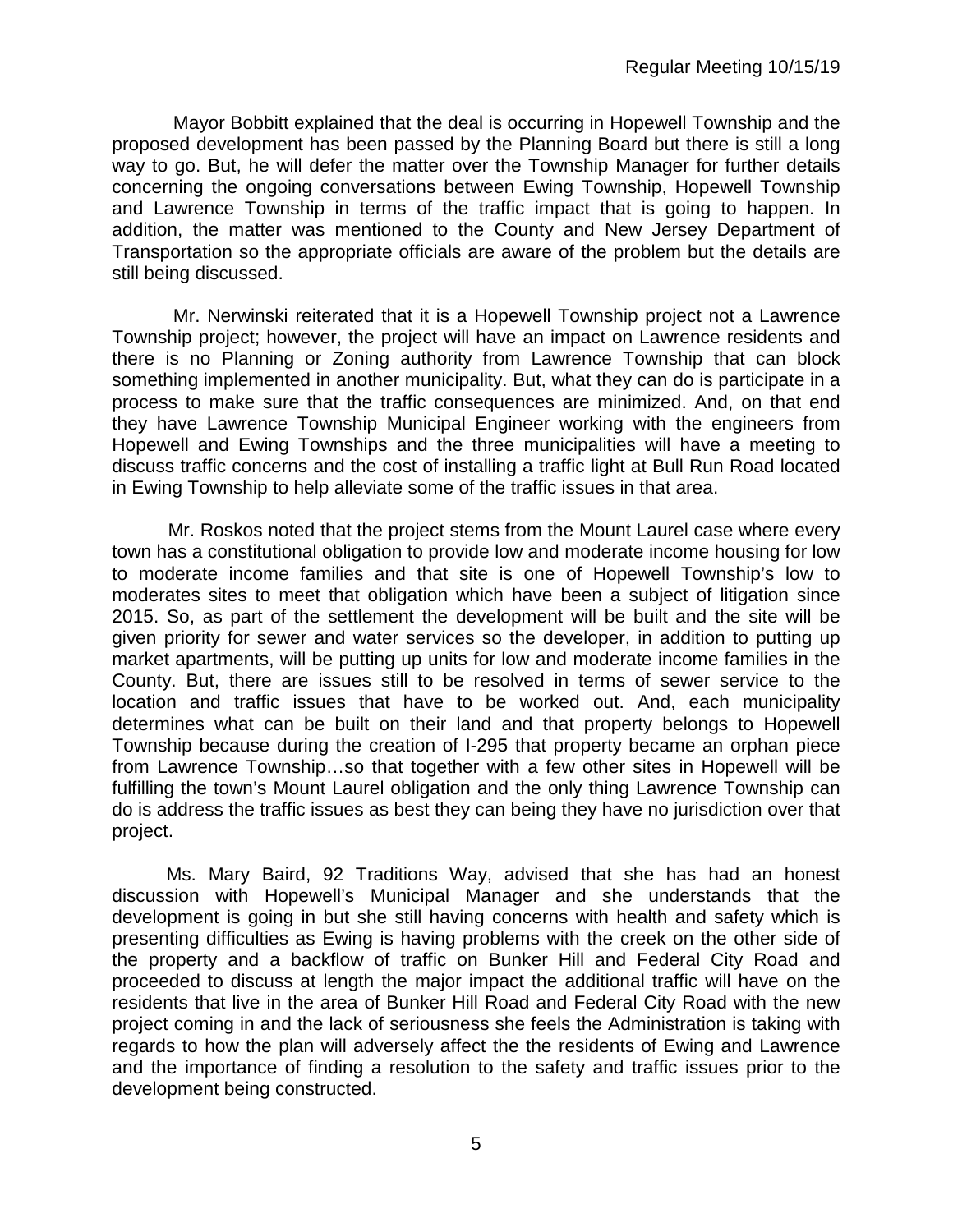In closing, Ms. Braid asked if the Township Council could provide the residents with a progress report as talks begin. Mr. Nerwinski suggested to the Mayor that he get in contact with Charles Lavine to form a group to spread information to residents as information is received. Ms. Williams also requested that communication be forwarded to the HOA Board Presidents of Lawrenceville Point and Traditions at Federal Point (Pat Hatch) as the matter progresses.

Mr. Peter Boughton, 133 West Farrell Avenue, Ewing Township, New Jersey, advised that he is a third-term appointee of the Ewing Township Planning Board and he was at the Hopewell Township Planning Board Meeting when they unanimously let the plan go through, and indicated he came to the Mercer County area 40+ years ago when I-95 was just going in and they were able to go down one of the partial clover leafs and it became clear to him over the years that in order to go on a four way to Philadelphia from Federal City Road or Federal Point they would have to go down the Bull Run Road and there is a very short traffic light so Route 31 is almost always green in the north south direction whereas Bull Run is mostly a red light and traffic does build. And, he is also a bicycle advocate and during Ewing's 5<sup>th</sup> Annual Bike Tour the people would not take their bikes on Federal City Road or Bull Run Road unless there was a police escort even though a portion of Federal City Road speed limit was recently downgraded and restriped it was still much too narrow for any kind of safety lanes. So, he is well aware of the problems exist in that area as he has been an advocate for 12 years to get a sign put in at Bull Run Road and Federal City Road and proceeded to discuss the Mercer County Technical Schools Sypek Center on Bull Run Road that have school buses running morning and afternoon and him personally having to wait for them one day to come in and out and a friend that he knows that lives along the creek in Ewing as it relates to the 100 year old floodplain and creek encroachment that is temporarily holding up the project.

Mr. Boughton continued to discuss the three Townships – Ewing, Hopewell and Lawrence – comprised of a village like it is on the program Google Earth and him wanting to see more cross communicate between the three towns when there are big projects such as Mount Laurel because it is apparent that Hopewell Township seems to have developed arrears and is now trying to jam all 18-percent of their core obligation into this one project with very little notice unlike Ewing who over the years has done about 10-percent of each new development and has kept up very nicely with their numbers. And, he was very glad to hear that the three Township Engineers are getting together and he hopes the conversation includes at least one signal light and timing on the other end of Bull Run Road. He briefly discussed the traffic issues on Bunker Hill Avenue near the Loveless Tract and the matter being a collaborative effort and invited members of Council to reach out to him because if he can do anything to advance this issue he is comfortable speaking with the Business Administrator Jim McManimon and Mayor Steinmann.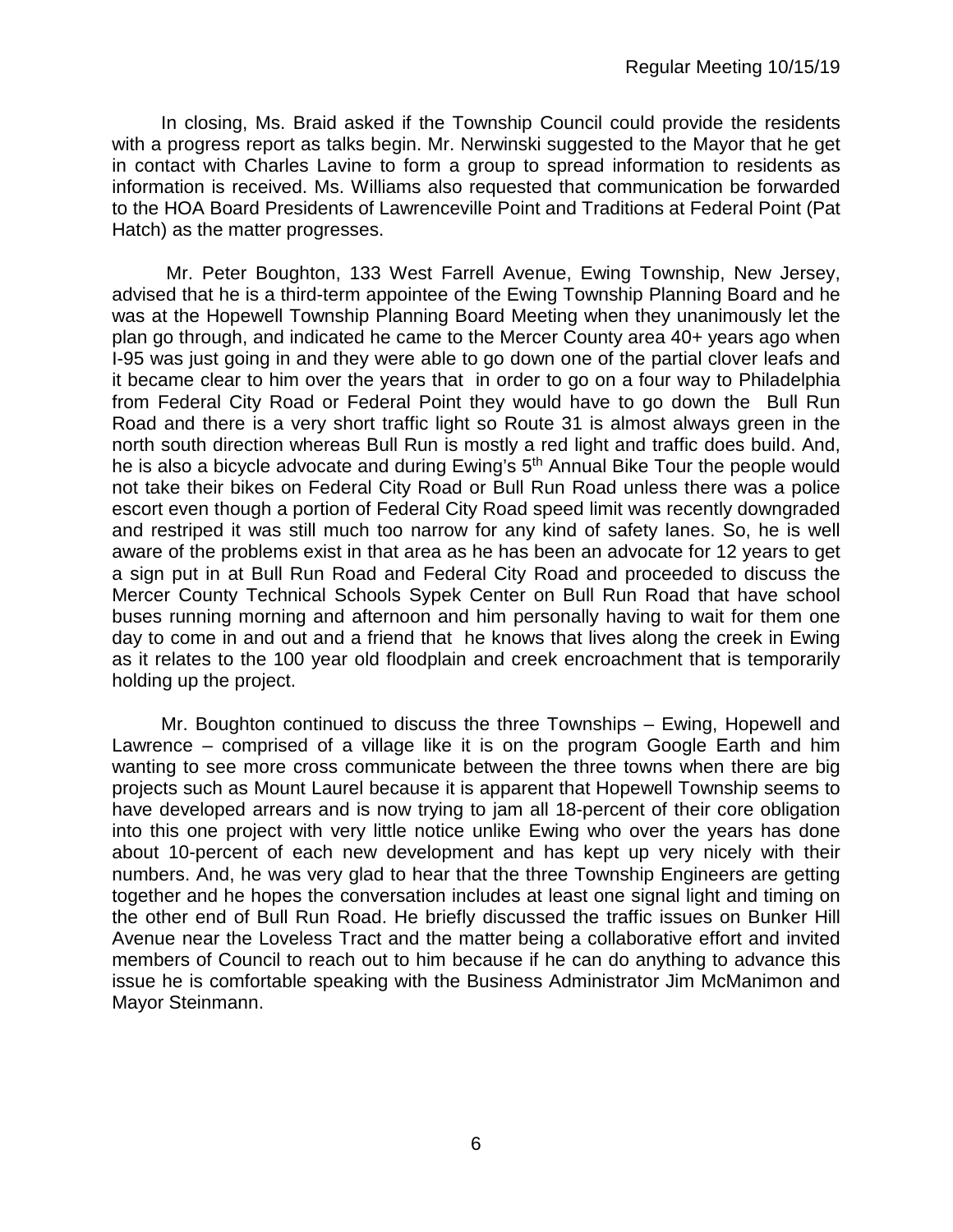Mr. Amy Blair, 19 Lopatcong Drive, Ewing, New Jersey, advised that she wrote to Mayor Bobbitt earlier this month about the traffic concerns at Bull Run Road and Federal City Road and her plans to visit all the Councils in Ewing, Hopewell and Lawrence Township to discuss this matter as a Mercer County Community member not just a Ewing resident and proceeded to discuss the traffic delays she experiences on Federal City Road and Bull Run Roads while driving and Lawrence residents facing the same angst as Ewing residents trying to make a left onto Federal City Road from Federal Point Drive and the desperate need for a traffic light there with the extraordinary traffic issues from the 300 affordable and moderate units Woodmont Properties plans to build that could be disastrous from a safety standpoint. She then inquired as to when the Township Engineers from the three towns are going to meet and if the officials could hold a meeting at one location such as a firehouse for the residents can attend to discuss the matter. And, if the Mercer County Planning Board could hold a night meeting for them to voice their concerns being the new development will affect three townships in Mercer County and their meetings seem to be held during business hours.

Mayor Bobbitt advised that there is no set meeting date as of yet and that the Township Council hears the Ewing and Lawrence residents loud and clear and they will pass their concerns on the Lawrence Township Engineer but suggested they voice their concerns with Hopewell Township officials being the units are being constructed in their town. Mr. Nerwinski stated that he will contact both business administrators from Ewing and Hopewell to ask them if they can get together at a location in Ewing Township and they will make sure it is publicly noticed and that they all can attend and participate. Mr. Boughton noted that Hopewell Township Council Meeting for those who want to attend is taking place on October 21<sup>st</sup> at 6:30 p.m.

Ms. Catherine Ferdetta, 29 Farm Road, Ewing, New Jersey, reiterated the same concerns with traffic problem at Bull Run Road and Federal City Road and the 300 affordable and moderate units to be built creating more of a traffic congestions problem and spoke about possibly being inventive by creating another access road to come out on that would help alleviate the traffic concerns.

Mr. Martin Norton, 292 Federal Point Boulevard, stated he lives at Traditions at Federal Point and his background is in engineering (retired) and he has lived in Lawrence Township for 11 years after living in England, France, Germany, Holland and three states in the United States working and he feels he is at least semi-qualified to make one comment and his comment is that the Traffic Study performed is flawed and his bases for saying that is if they look at the input and say out of the 300 to 400 cars only 80 will be used during the rush hour when their kids to school and people going to work; therefore; on the basis of garbage in garbage out they have the wrong conclusion and the know that the solution is traffic management with the two opposing entrances with one of the solutions being a traffic light and he is glad they are getting together with the other governing bodies to discuss the matter.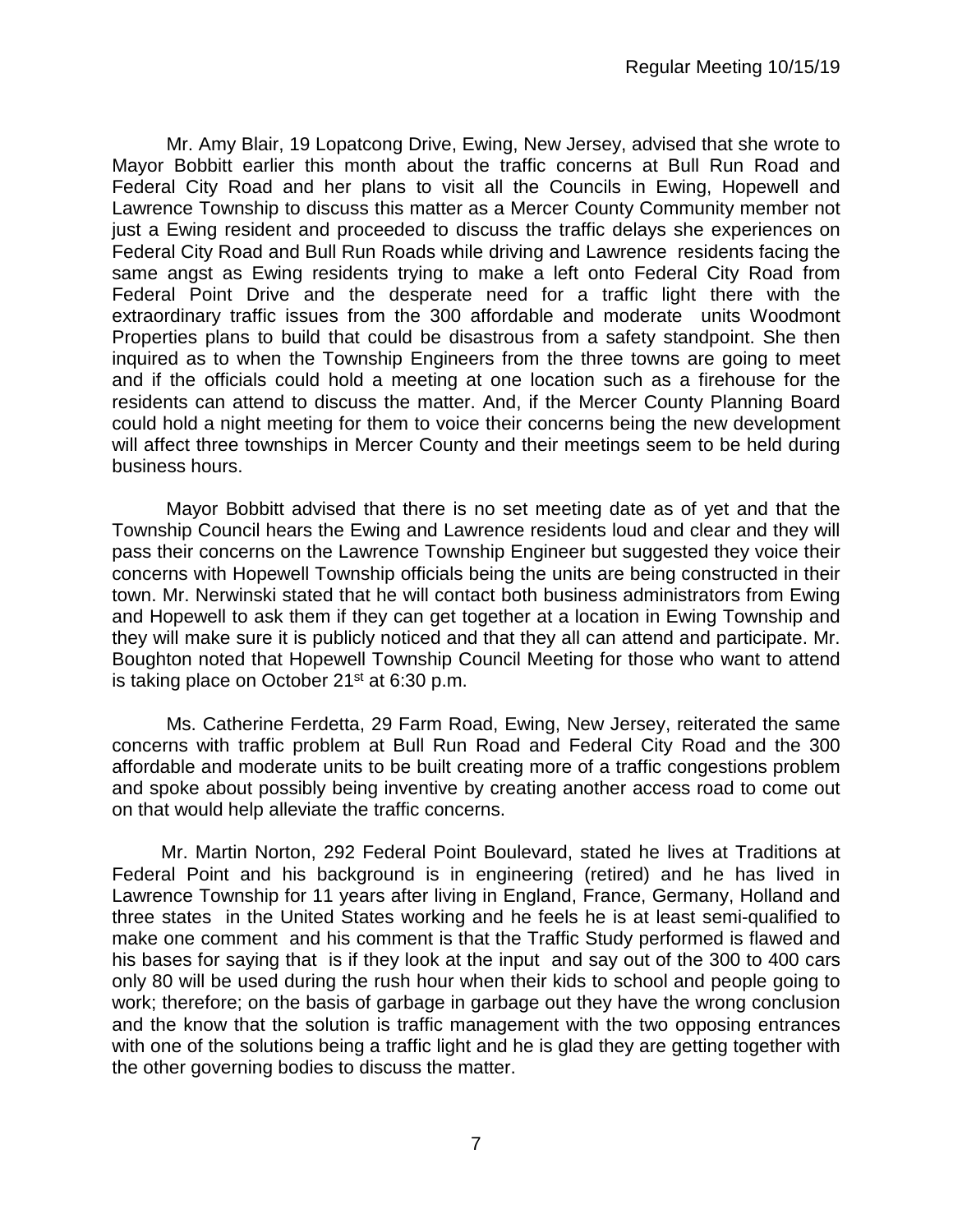---

## Review and Revisions of Agenda

 The Municipal Manager requested that the Executive Session Resolution (18-H.2) be amended to remove discussion dealing with labor negotiations and include discussion for pending litigation.

On a motion by Ms. Lewis, seconded by Mr. Powers, the Agenda was amended to include the above revisions.

Same was carried on the following roll call vote:

Ayes: Councilmembers Kownacki, Lewis, Maffei, Powers and Mayor Bobbitt. Absent: None. Nays: None.

---

### Adoption of Minutes

On a motion by Ms. Lewis, seconded by Mr. Powers, the Minutes of Regular Meeting of June 18, 2019 were approved on the following roll call vote:

Same was carried on the following roll call vote:

Ayes: Councilmembers Kownacki, Lewis, Maffei, Powers and Mayor Bobbitt. Absent: None. Nays: None.

On a motion by Ms. Lewis, seconded by Mr. Powers, the Minutes of Closed Session Meeting of October 1, 2019 were approved on the following roll call vote:

 $\sim\sim\sim$ 

Same was carried on the following roll call vote:

Ayes: Councilmembers Kownacki, Lewis, Maffei, Powers and Mayor Bobbitt. Absent: None. Nays: None.

8

---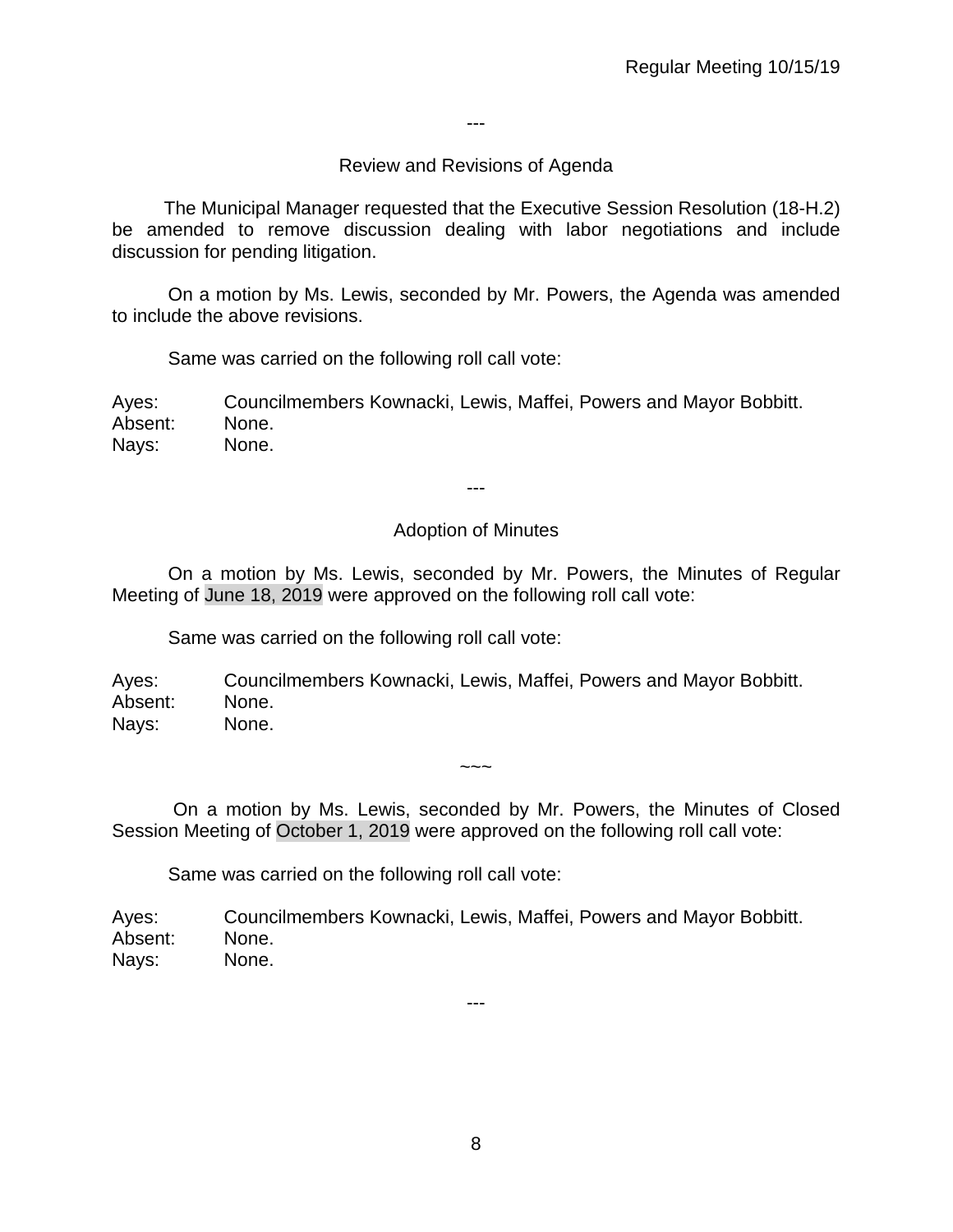#### Awarding or Rejecting of Bids

On a motion by Ms. Lewis, seconded by Mr. Powers, Resolution (9-A), Authorizing Awarding of Bid No. 19-14, 2019 Snow Plowing Services, was presented for adoption.

#### Resolution No. 329-19

WHEREAS, on September 26, 2019, bids were received for Bid No. 19-14, 2019 Snow Plowing Services; and

WHEREAS, two bid were received and reviewed by the Municipal Manager and Director of Public Works and Marrazzos Manor Lane, 1301 Yardley Road, Yardley, PA 19067 who submitted a bid in the amount of \$175.00 per hour per truck is being awarded the contract; and

WHEREAS, in accordance with N.J.A.C. 5:30-14, a Certificate of Availability of Funds has been provided and the account to be charged is 9-16-56-849-299 (Reserve for Snow Removal);

NOW, THEREFORE, BE IT RESOLVED by the Township Council of the Township of Lawrence, County of Mercer, State of New Jersey, that the Township is hereby authorized to award Bid No. 19-14, 2019 Snow Plowing Services, to Marrazzos Manor Lane for the period of November 1, 2019 through April 15, 2020 with a contract amount not to exceed \$17,000.

Same was carried on the following roll call vote:

Ayes: Councilmembers Kownacki, Lewis, Maffei, Powers and Mayor Bobbitt. Absent: None.

### Introduction of Ordinances

---

Mayor Bobbitt read by title, an ordinance entitled, "AN ORDINANCE AMENDING CHAPTER 435 OF THE LAWRENCE ADMINISTRATIVE CODE ENTITLED "VEHICLES AND TRAFFIC" – Handicapped Parking

Mr. Nerwinski advised that the Ordinance creates a handicapped space in front of 961 Lanning Avenue.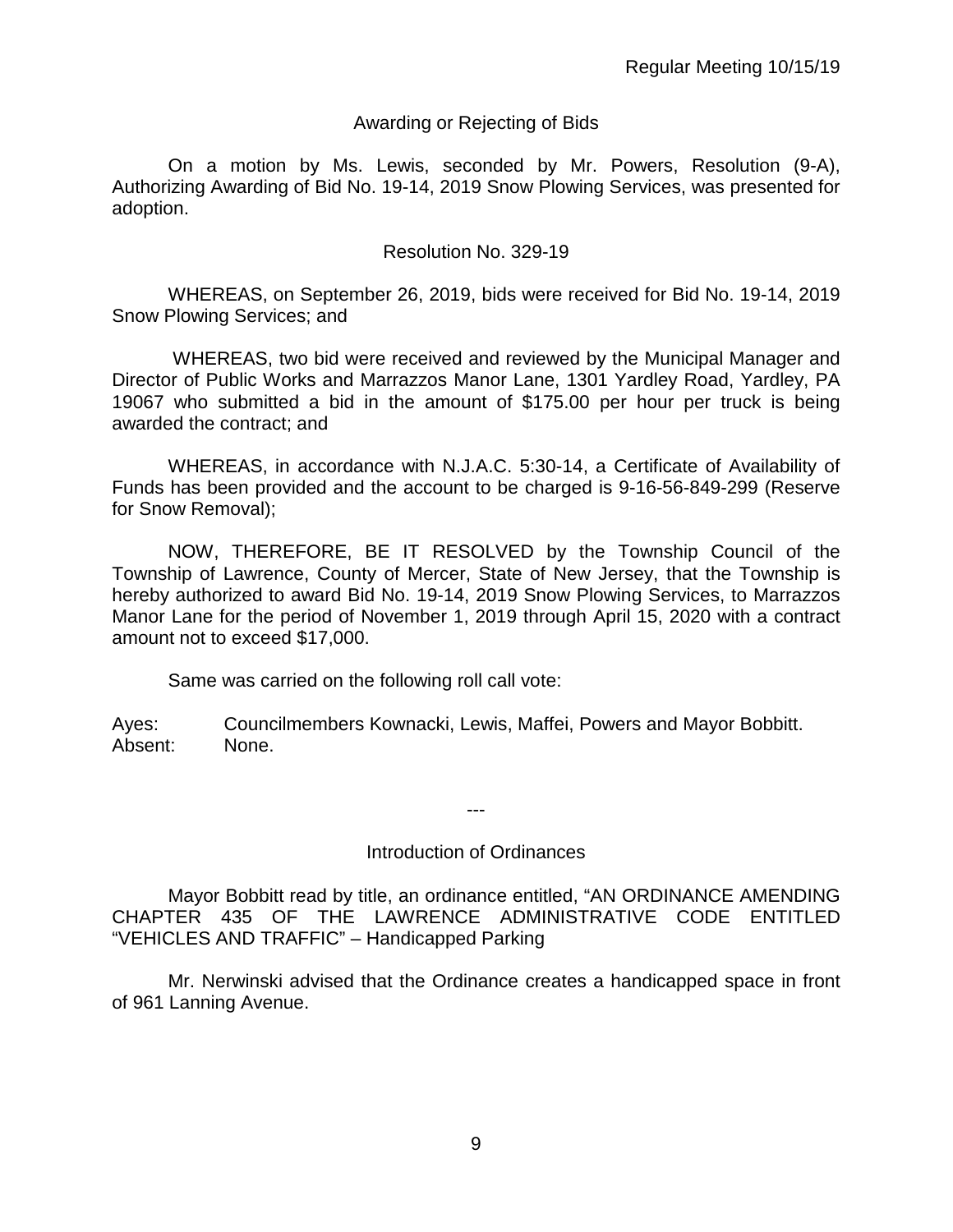The Ordinance was introduced and approved on the following roll call vote:

| <b>COUNCIL</b>       | AYE | <b>NAY</b> | <b>PRESENT</b> | <b>ABSENT</b> | ABSTAIN | <b>MOVE</b> | <b>SECOND</b> |
|----------------------|-----|------------|----------------|---------------|---------|-------------|---------------|
| Mr. Kownacki         |     |            |                |               |         |             |               |
| Ms. Lewis            |     |            |                |               |         |             |               |
| <b>Dr. Maffei</b>    |     |            |                |               |         |             |               |
| <b>Mr. Powers</b>    |     |            |                |               |         |             |               |
| <b>Mayor Bobbitt</b> |     |            |                |               |         |             |               |

# Adoption of Ordinances

---

There was no adoption of ordinances.

---

---

---

## **Manager's Report –**

There was no Manager's report.

**Attorney's Report –**

There was no Attorney's report.

**Clerk's Report –** 

There was no Clerk's report.

---

## **Unfinished Business –**

There was no unfinished business.

### **New Business –**

There was no new business.

---

---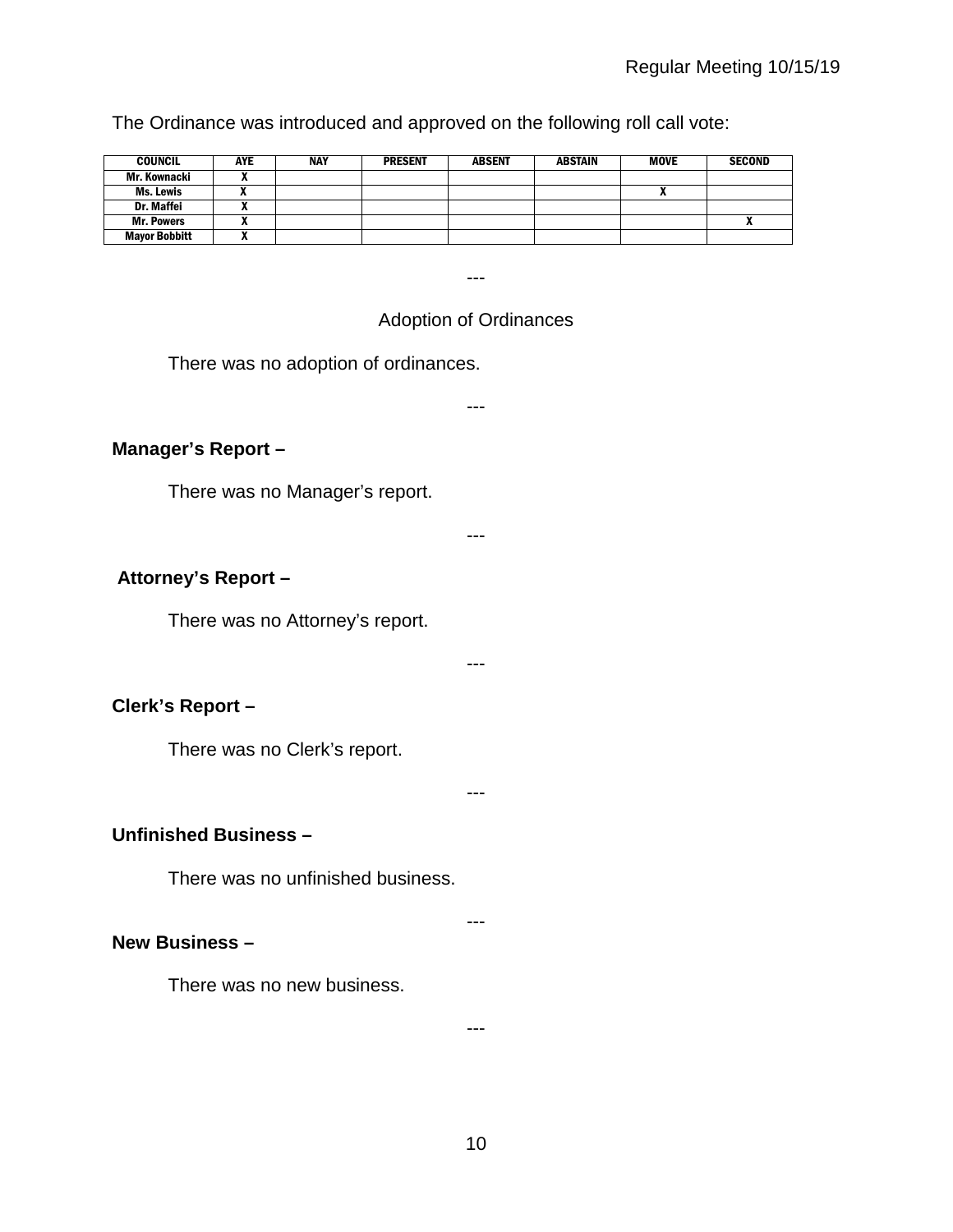#### **Public Participation (3-minute limitation per speaker)** –

*Ms. Stacy Antler, 47 Fairfield Avenue,* greeted the Council and inquired as to who Richard Kulak is with the Township. Mr. Nerwinski advised that Mr. Kulak is an employee of the Township of Lawrence who works as the Code Enforcement Officer managing the Brush Program and he is also a Court Security Officer. Ms. Antler also questioned if Mr. Kulak is a Lawrence Township Police Officer and whether he is allowed to carry a gun; because she witnessed him having a vehicle pulled over one morning (whether he did the stop or not she does not know) and during that stop he was standing there in khakis and a polo shirt with a gun strapped to his waist talking to the person in the car. Mr. Nerwinski replied "no" he is not a Lawrence Township Police Officer, Mr. Kulak, is a former police officer licensed to carry a firearm who does the administrative work for the Gun Permits in the Police Department and he also manages the Brush Program. And indicated his reason for having a civilian instead of a police officer is because he personally thinks a police officer making over \$100,000 should not be managing the Brush Program and with Mr. Kulak handling the Gun Permits it puts the Detective who was handling that task back on the road and continued to elaborate on other aspects for hiring Mr. Kulak.

Mr. Nerwinski inquired as to the date of the incident which Ms. Antler indicated she does not have offhand but would provide to him via email. An exchange of dialogue ensued between Ms. Antler and Mr. Nerwinski relative to what she witnessed Mr. Kulak doing that morning during traffic hour near Notre Dame H.S. and why the incident seemed out of character and caught her attention; especially, when she saw comments on social media of this not being the first incident. Mayor Bobbitt noted if she saw something out of the ordinary she should have reported it to the police department not wait until tonight's public forum. Furthermore, the Township Council has nothing to do with personnel or the day-to-day operations; that is the Municipal Manager's job and she should follow up with him regarding the matter.

---

#### Resolutions

Resolution Nos. 324-19 (18-B.1) through 334-19 (18-H.4) with the exception of Resolution No. 329-19 were approved by the following roll call vote:

| <b>COUNCIL</b>       | AYE | <b>NAY</b> | <b>PRESENT</b> | <b>ABSENT</b> | ABSTAIN | <b>MOVE</b> | <b>SECOND</b> |
|----------------------|-----|------------|----------------|---------------|---------|-------------|---------------|
| Mr. Kownacki         |     |            |                |               |         |             |               |
| Ms. Lewis            |     |            |                |               |         |             |               |
| <b>Dr. Maffei</b>    |     |            |                |               |         |             |               |
| <b>Mr. Powers</b>    |     |            |                |               |         |             | ~             |
| <b>Mayor Bobbitt</b> |     |            |                |               |         |             |               |

Cited Resolutions are spread in their entirety in the Resolution Books of the Township of Lawrence.

---